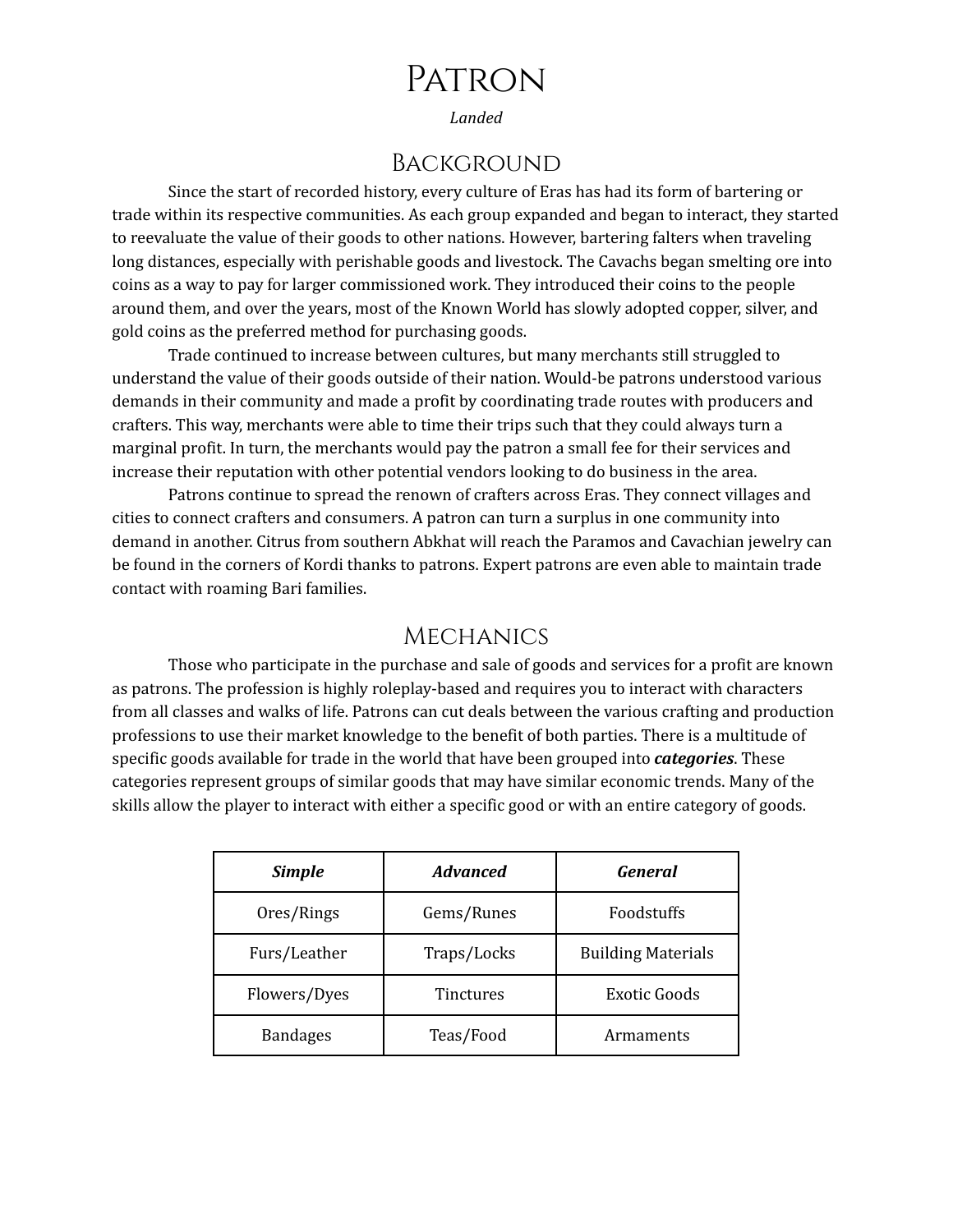## **PROGRESSION**

| <b>Level</b>  | Requirement                                                                                       | <b>Time</b>                                      | <b>In-game Benefits</b>                            |
|---------------|---------------------------------------------------------------------------------------------------|--------------------------------------------------|----------------------------------------------------|
| <b>Novice</b> | Research 1 good or category per event<br>over the course of 2 events.                             | $+2$ events                                      | 1 silver stipend<br>Novice skills unlocked.        |
| Journeyman    | Research, influence or manipulate 1 good<br>or category per event over the course of 2<br>events. | +2 events                                        | 2 silver stipend<br>Journeyman skills<br>unlocked. |
| Master        | Research, influence or manipulate 1 good<br>or category per event over the course of 2<br>events. | $+2$ events                                      | 3 silver stipend<br>Master skill unlocked.         |
| Grandmaster   |                                                                                                   | 4 silver stipend<br>Grandmaster skills unlocked. |                                                    |

## **SKILLS**

*Note*: These are between-game skills, meaning you must submit a between-game actions form before each event in order to utilize them.

## **NOVICE**

**Market Insight (0)** Provides insight into the potential local market fluctuations and conditions of a specific good or category of goods. Results of the request will be included as part of the player's BGS.

**Goods Mover (2)** You may sell goods acquired in-game for up to 10% higher than their market rate. You may not gain more than 1 additional silver per level of Patron using this skill.

### **JOURNEYMAN**

**Influence Supply (2)** You may influence the supply of a specific simple or general good in their region by raising or suppressing the amount available in a region. Increasing supply will result in a higher amount of that resource available for purchase in-game. Suppression of a category of goods will result in a price spike, causing the good to sell at a higher value.

**Supply Chain (2)** You have access to a supplier of a single good. This connection may be made via between-game or in-game action. Active suppliers can be changed during a single between-game period. Suppliers will have access to up to 5 silver worth of goods based on market conditions and other game-related factors.

#### **MASTER**

**Influence Supply, Advanced (2)** Allows you to influence the supply for an advanced good in their local market, thereby increasing the supply of goods associated with that category from other merchants OR increasing the quality of materials available for a simple category.

**Networking (2)** You may leverage business connections and call on favors from their contacts. These favors can include but are not limited to assisting with a business deal or transaction, exerting economic influence over a particular area, and providing backing for a plan or initiative.